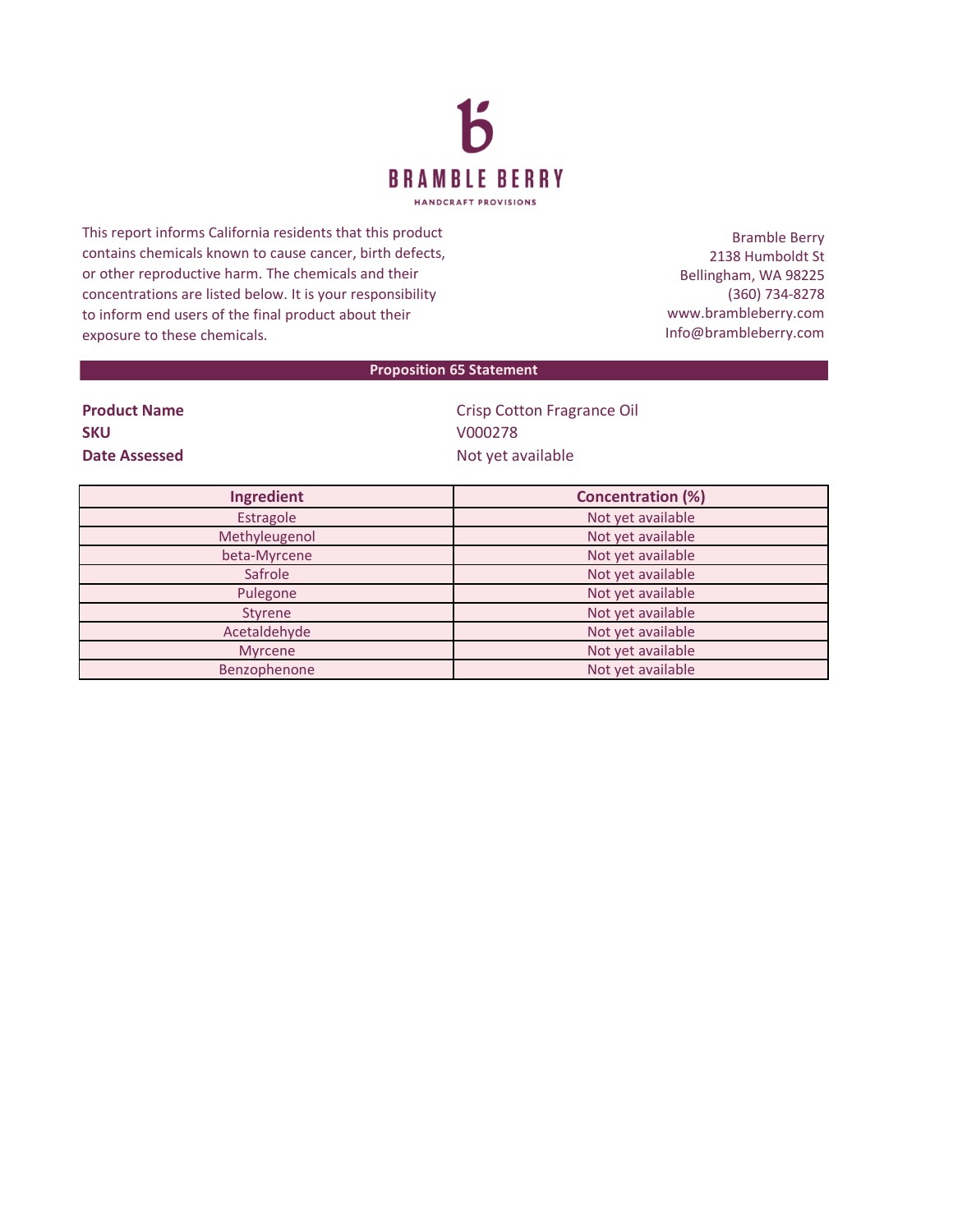

This report reflects the safe usage rates for this fragrance formula based on the International Fragrance Association (IFRA) 48th Amendment standards. IFRA reviews thousands of ingredients and issues guidelines for their usage, or bans the use of certain ingredients.

Bramble Berry 2138 Humboldt St Bellingham, WA 98225 (360) 734-8278 www.brambleberry.com Info@brambleberry.com

## **IFRA Statement - 48th Amendment**

**SKU** V000278 **Dated Assessed** 2/16/2018

**Product Name Crisp Cotton Fragrance Oil** 

| <b>Category</b> | Max. Usage (%) |
|-----------------|----------------|
|                 | 0.00           |
|                 | 3.60           |
| з               | 10.80          |
| 4               | 18.00          |
|                 | 18.00          |
| 6               | 0.00           |
|                 | 5.40           |
| 8               | 18.00          |
| $\alpha$        | 18.00          |
| 10              | 18.00          |
| 11              | 100.00         |

The IFRA Standards regarding usage restrictions are based on safety assessments by the Panel of Experts on the Research Institute for Fragrance Materials (RIFM) 48th Amendment, and are enforced by the IFRA Scientific Committee. Evaluation of individual fragrance ingredients are made according to the safety standards contained in the relevant section of the IFRA Code of Practice. It is your responsibility to ensure the safety of the final product with more testing if needed.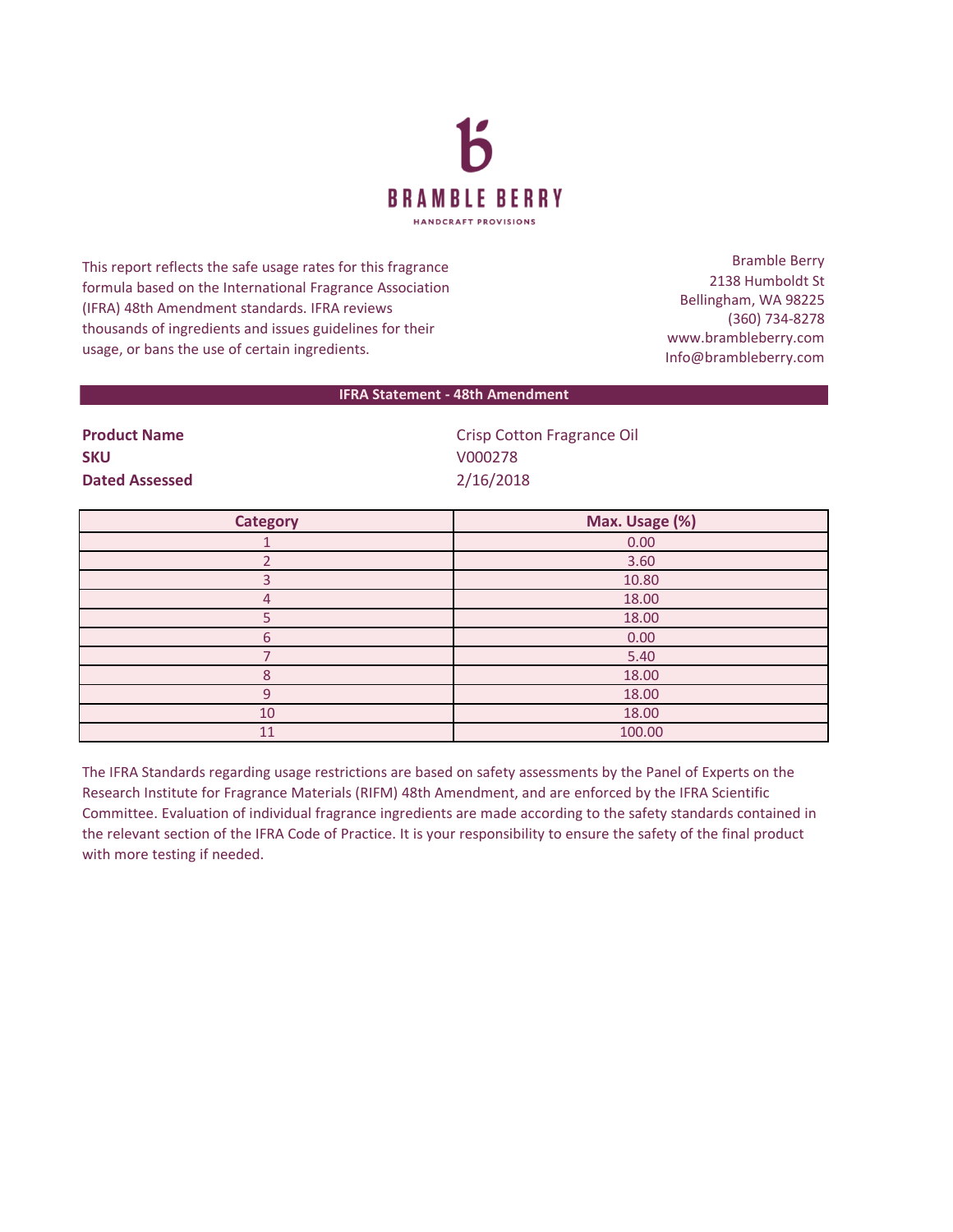

This report reflects the safe usage rates for this fragrance formula based on the International Fragrance Association (IFRA) 49th Amendment standards. IFRA reviews thousands of ingredients and issues guidelines for their usage, or bans the use of certain ingredients.

Bramble Berry 2138 Humboldt St Bellingham, WA 98225 (360) 734-8278 www.brambleberry.com Info@brambleberry.com

## **IFRA Statement - 49th Amendment**

| <b>Product Name</b>   | <b>Crisp Cotton Fragrance Oil</b> |
|-----------------------|-----------------------------------|
| <b>SKU</b>            | V000278                           |
| <b>Dated Assessed</b> | 3/5/2021                          |

| <b>Category</b> | Max. Usage (%) |
|-----------------|----------------|
| 1               | N/A            |
| $\overline{2}$  | 1.62           |
| $\overline{3}$  | 0.72           |
| $\overline{4}$  | 25.20          |
| 5a              | 1.08           |
| 5 <sub>b</sub>  | 0.90           |
| 5c              | 0.90           |
| 5d              | 0.31           |
| $\sqrt{6}$      | N/A            |
| 7a              | 0.72           |
| 7 <sub>b</sub>  | 0.72           |
| $\,8\,$         | 0.31           |
| $\overline{9}$  | 1.80           |
| 10a             | 1.80           |
| 10 <sub>b</sub> | 11.34          |
| 11a             | 0.31           |
| 11 <sub>b</sub> | 0.31           |
| 12              | 100.00         |

The IFRA Standards regarding usage restrictions are based on safety assessments by the Panel of Experts on the Research Institute for Fragrance Materials (RIFM) 49th Amendment, and are enforced by the IFRA Scientific Committee. Evaluation of individual fragrance ingredients are made according to the safety standards contained in the relevant section of the IFRA Code of Practice. It is your responsibility to ensure the safety of the final product with more testing if needed.